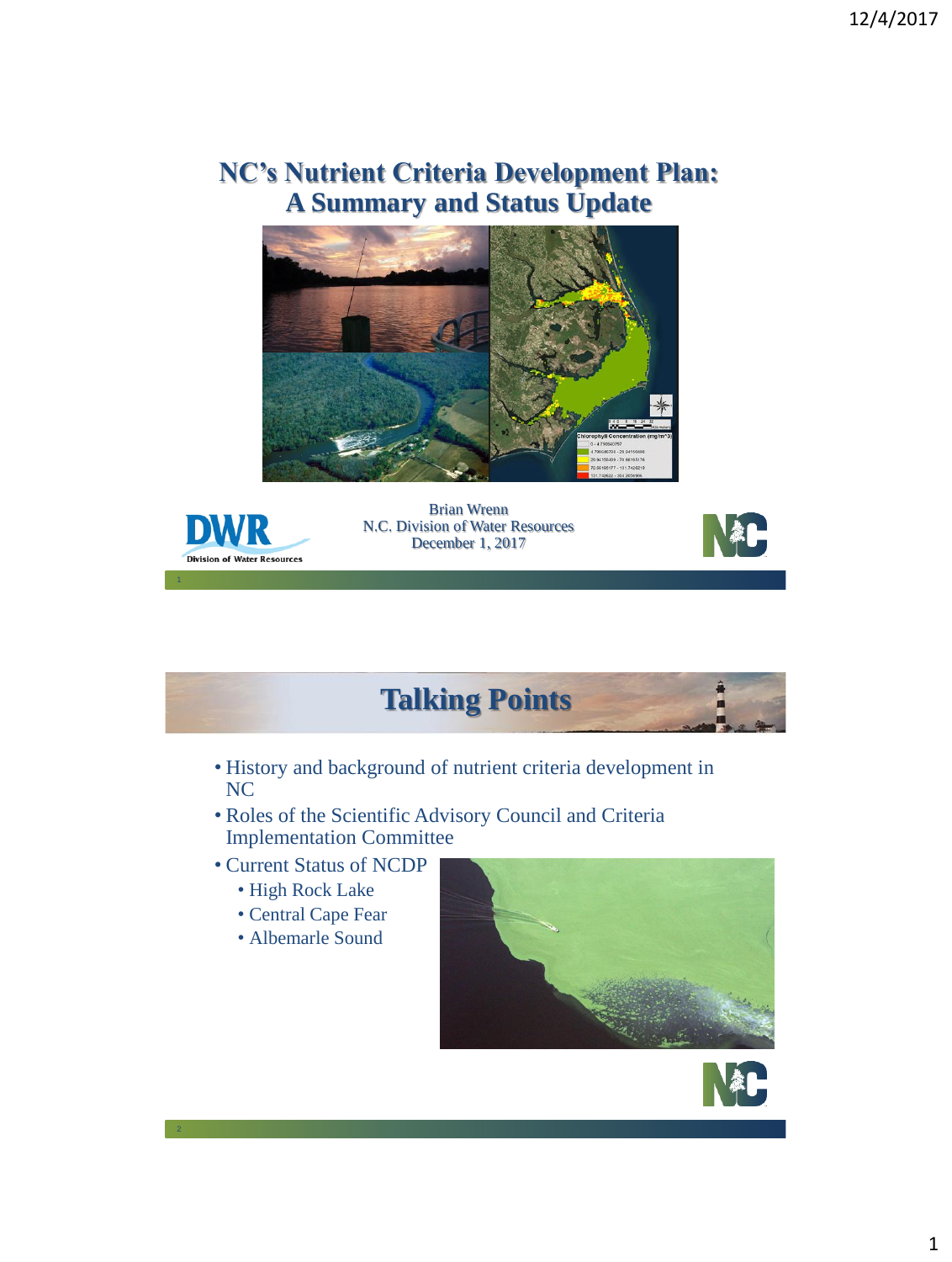## **Nutrient Criteria Development in NC** • 2001 - Federal Register notice, states encouraged to develop nutrient management plans. • 2004 - NC developed the Nutrient Criteria Implementation Plan (NCIP) • 2011 - EPA memo to regions placing new emphasis on nutrient reductions • 2012 - NC Forum on Nutrient Over Enrichment • 2014 - Nutrient Criteria Development Plan (NCDP)  $\div$ EPA **FEDERAL REGISTER**

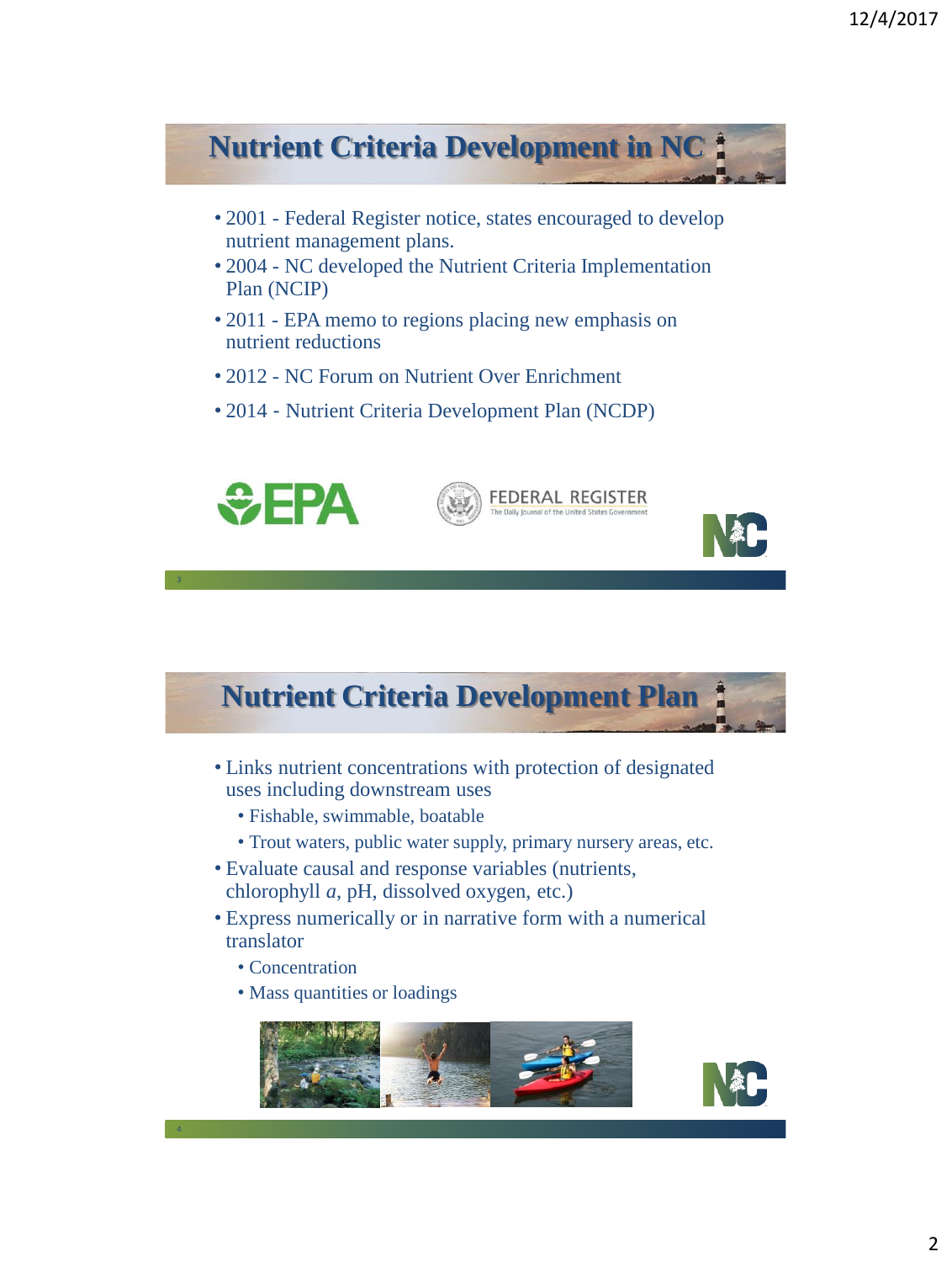

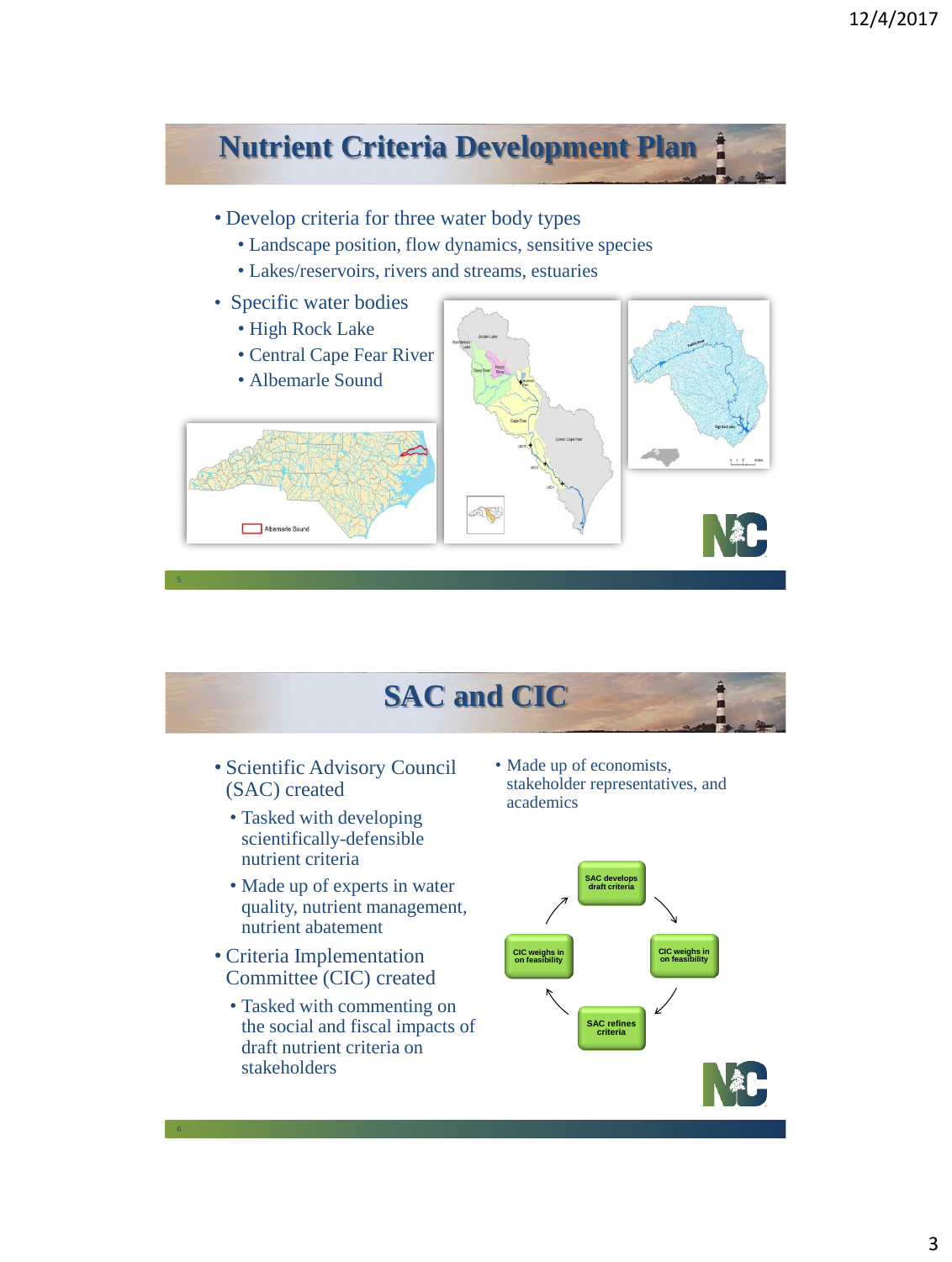## **Status Update: High Rock Lake** • SAC has met 16 times with discussions focused on High Rock Lake (HRL) • Supporting research efforts completed • Conceptual model developed • Working through criteria development for each parameter



103101

- Complete draft numeric nutrient criteria in mid to late 2018.
- CIC input by Spring 2019.

8

- Presentation of draft criteria to EMC in late 2019.
- Adoption of criteria into administrative code by July 2021.

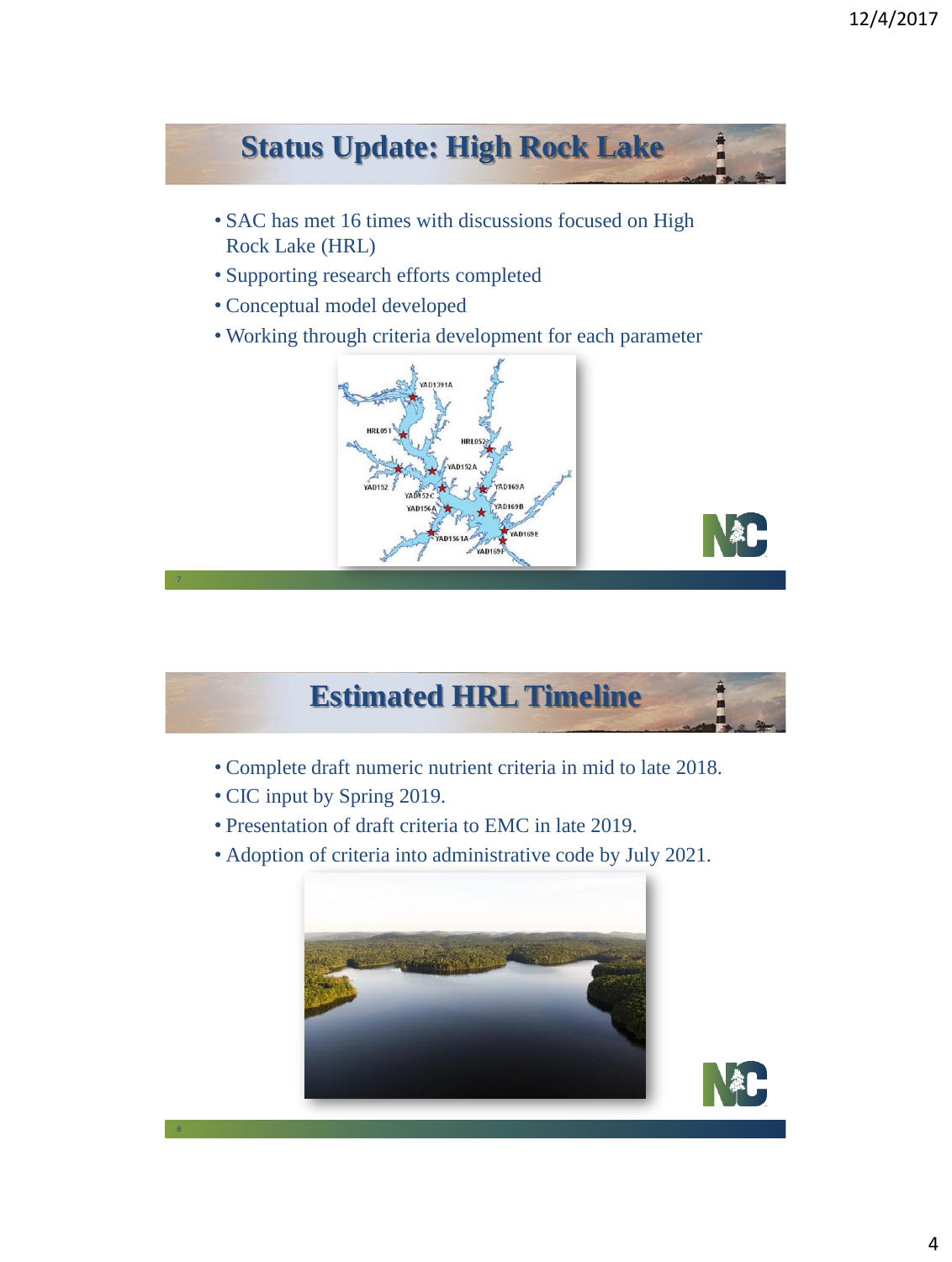## **Status Update: Central Cape Fear** • SAC beginning discussions of nutrient criteria development for Central Cape Fear River (CCFR) • DWR Nutrients/DO model development to support NCDP • Monitoring for model to begin January 2018 • Periphyton monitoring project started Fall 2017 • Applied university research underway



- Nutrient monitoring and bioassay studies to begin late 2017 early 2018
- Criteria evaluations begin late 2018
- CIC input by mid 2021
- Draft criteria presentation to EMC by late 2021



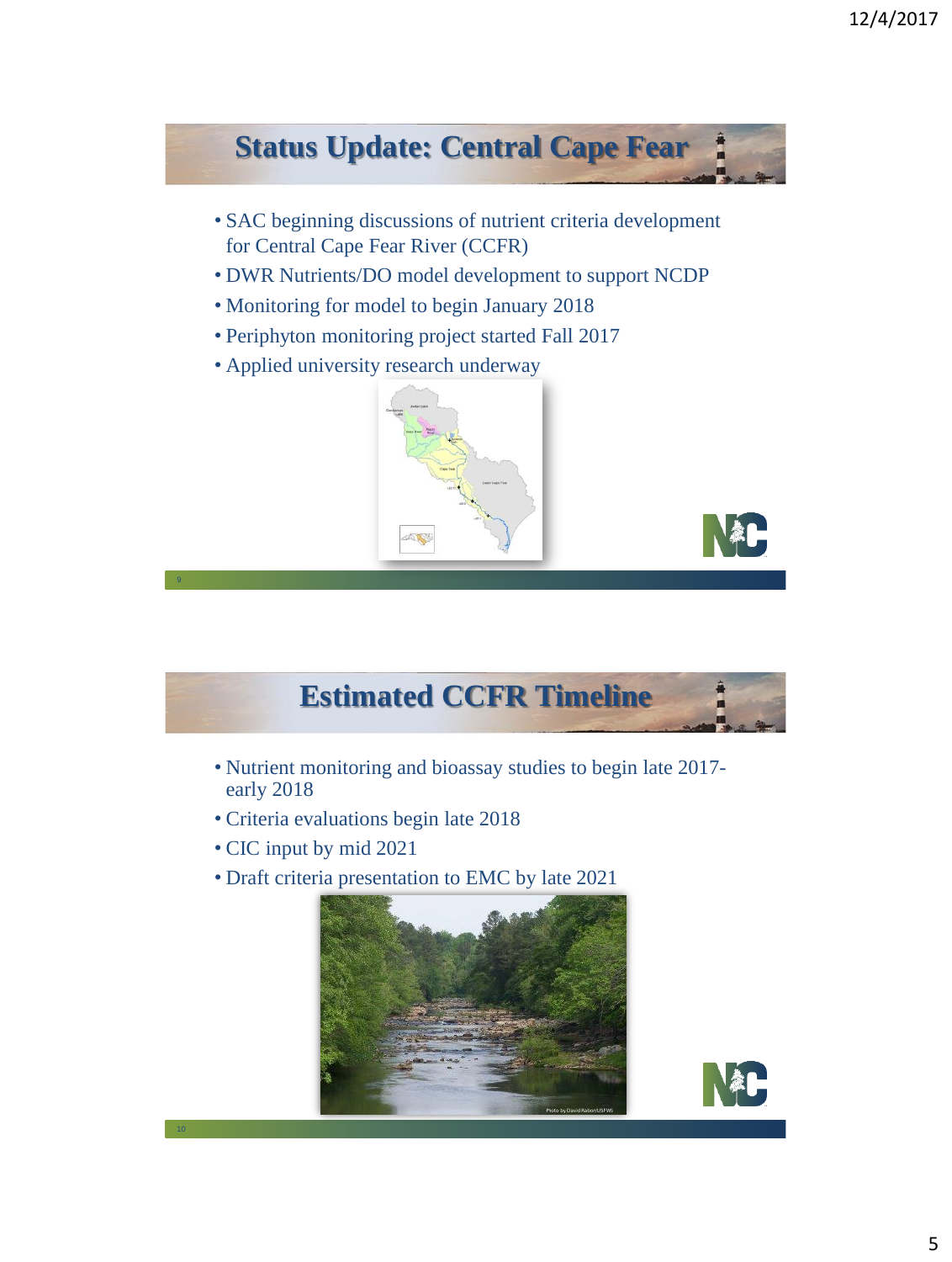



- Additional research underway with priority areas of investigation including bioassays, investigation of light attenuation models
- Phase II reevaluation of Albemarle Sound criteria to be conducted by SAC/CIC beginning mid-late 2018.



12